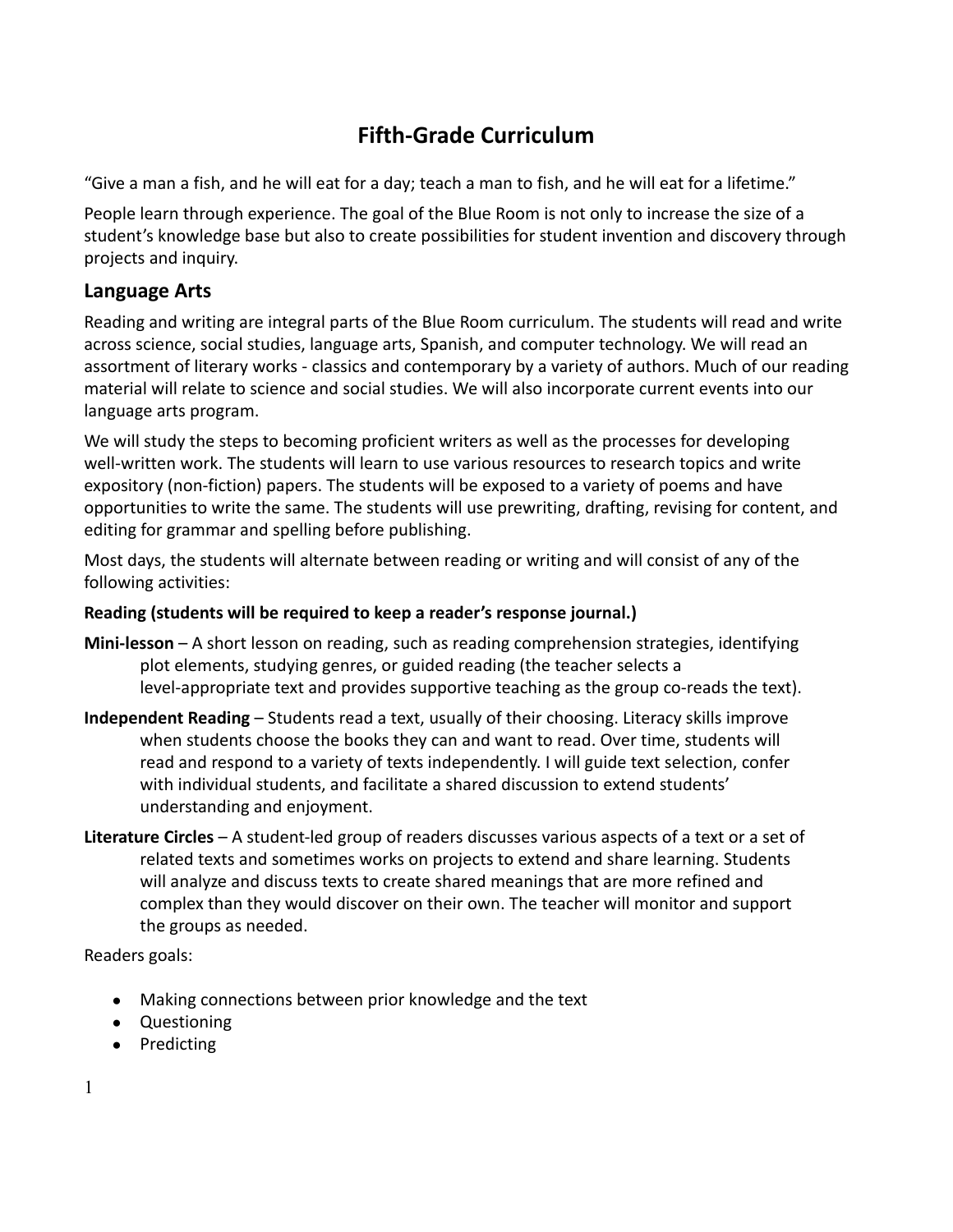- Visualizing
- Drawing inference
- Determining important ideas or themes
- Synthesizing information
- Researching a topic of interest
- Noticing creative language
- Describe character development.
- Understand that the plot is developed through a sequence of events.
- Identify the events in a sequence that leads to the resolution of the conflict.
- Distinguish between fact and fiction.
- Form opinions and draw conclusions from the text.
- Identify cause and effect relationships.
- Identify, compare, and contrast relationships.

Strategies will be taught through modeling, guided practice, independent practice, and various reading situations. Regular strategy practice, combined with the teacher and peer response, is central to reading improvement.

#### **Writing**

- **Mini-lesson** A short lesson on some aspects of writing, such as the writing process, parts of speech, sentence structure, or paragraph writing.
- **Independent Writing** Students work individually and silently on their writing. Students may write or sketch in the writing section of their binders. They may work on drafting, revising, editing, or publishing a writing project at other times. The students will write for a variety of purposes, including narrative and expository writing. I will confer with individual students to support and address their needs.
- **Writing Conferences** The teacher works with individual students or groups of students and teaches the craft, strategies, and skills those writers need at that particular time to complete a written project or paper.
- **Investigations** Students will explore a piece of literature or content area topic in-depth, using writing, reading, and various resources, including technology. The investigation will often culminate in an oral presentation, performance, or display.
- **Language, Word, and Vocabulary Study** This instruction varies based on student needs. Through the writing process, we will build principles of phonics and spelling, focusing on parts of speech, root words, prefixes, suffixes, chunking patterns, and various parts of a sentence.

Writing, word study, and communication goals:

- Use practical oral communication skills in a variety of settings.
- Maintain eye contact with listeners.
- Use appropriate facial expressions to support or dramatize verbal messages.
- Use visual aids to support presentations.
- Use context to infer the correct meaning of unfamiliar words.

2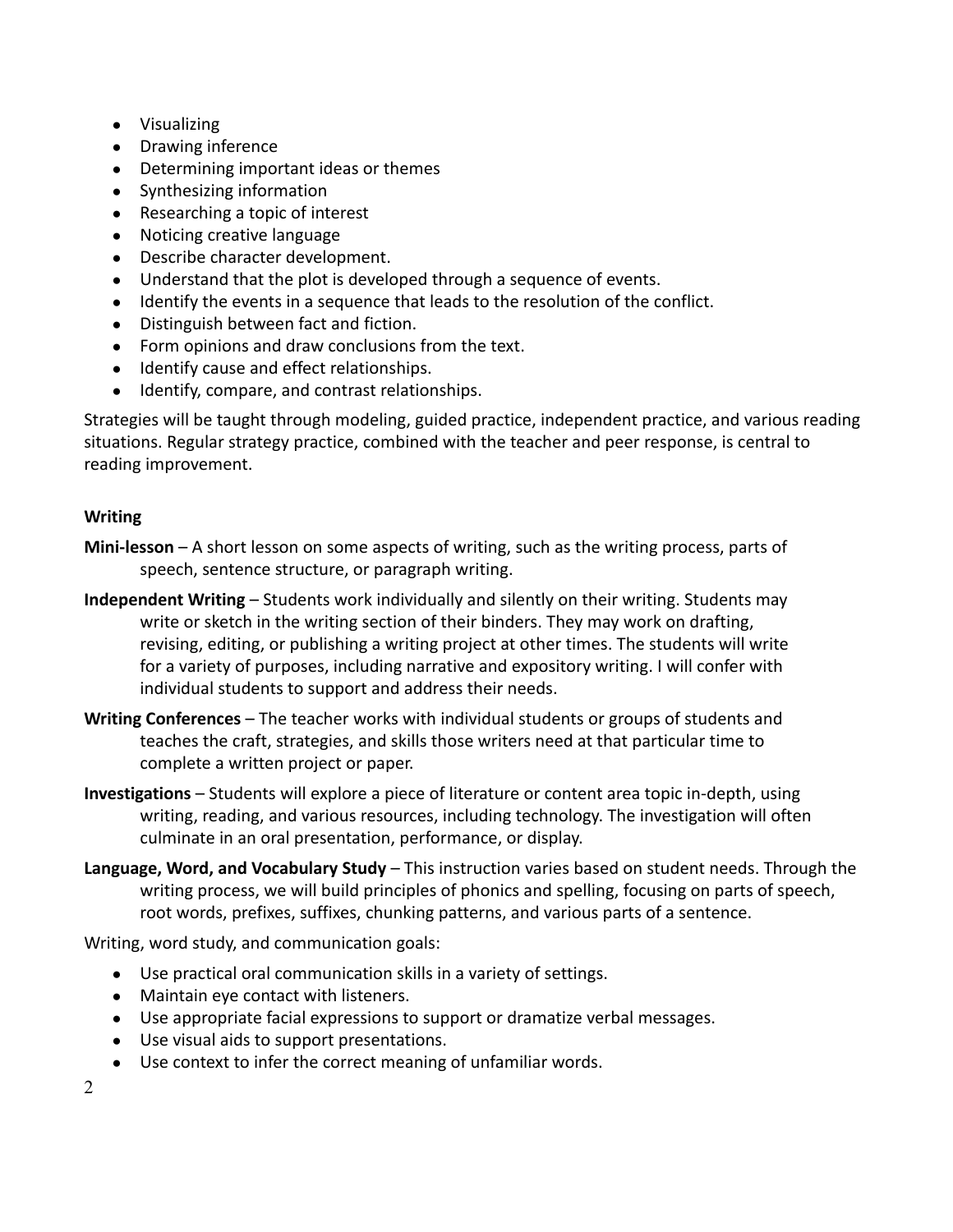- Identify parts of speech.
- Use spelling strategies and tools such as knowledge of root words, prefixes, suffixes, and spell checkers.
- Use punctuation correctly.
- Write a variety of literary forms, including fiction, nonfiction, and poetry.
- Write for a variety of purposes to describe, to inform, to entertain, and to explain.
- Use the writing process of pre-writing/outlining, drafting, revising, editing, and then publishing.
- Use descriptive language such as similes and metaphors
- Vary sentence structure.
- Develop characters and plot arches.
- Use reliable resources to research a topic and cite sources.
- Use headings, tables, and graphics to organize and find information in informational texts.

#### **Mathematics**

Students are placed in math classes based on their needs. Please see the specific math curriculums for additional information.

#### **Science**

Science education aims to help children acquire the skills necessary to investigate more thoroughly and systematically. Students will be expected to observe, develop questions, formulate simple hypotheses, make predictions, design and implement an experiment, gather and analyze data, make inferences, and draw conclusions. They will use the metric system for measurement as needed. Students will also participate in the school's annual science fair. (The science fair may need to be modified or canceled due to COVID-19 restrictions. Nevertheless, the student will participate in scientific investigations throughout the year.)

Science topics for the Blue Room this year include, but are not limited to:

- Biomes
- Cells
- Animal kingdoms
- The Building Blocks of Matter/Scientific Investigation Methods
- Electricity and Magnetism/Scientific Investigation Methods
- Human Body
- Rocks, Minerals, and Tectonic Plates (if time permits)
- Natural Disasters (if time permits)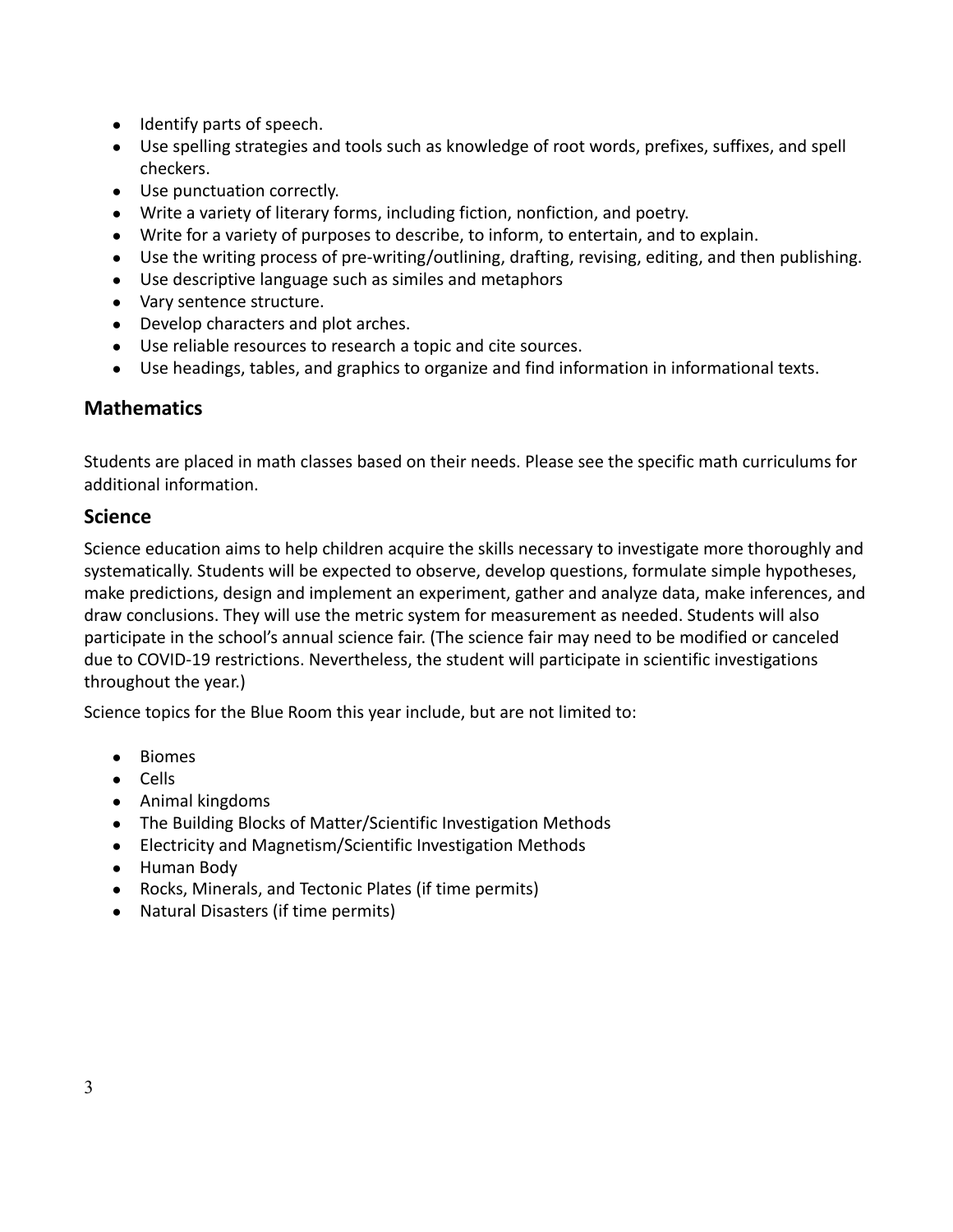# **Social Studies**

History is more than a collection of facts for students to memorize. It is an understanding of how people, places, and events came about – an understanding of how people relate and respond to each other's needs and desires. It develops an understanding of different viewpoints and cultural beliefs.

Topics for the Blue Room this year include, but are not limited to:

- Geography
- 50 States and Capitals
- US Government, constitution, and the Election Process
- The War of 1812
- The Louisiana Purchase
- Lewis and Clark
- Westward Expansion (Pioneers) and the Industrial Revolution
- The Trail of Tears
- Slavery
- Civil War
- Anthropology/Internation Studies including, but not limited to, select African Cultures and Africa's connection to America (if time permits)

Current events will be a component of social studies, science, and language arts. Students will respond to a news or magazine article on a tri-weekly basis. History is ongoing.

(Depending on COVID regulations, the students may complete a biographical study of a historical figure and participate in a "living wax museum" for History night).

# **Computer Technology**

Computer skills are an essential component of every student's education. This year the students will continue to develop their keyboarding skills. They will learn to process, store, retrieve, and transmit electronic information. They will use electronic resources for research. They will present projects using word processors, presentations, and spreadsheets. Students will also use Canvas, a learning management system, which they will continue to use throughout middle school. (Canvas will not be used as much as in the previous year. I plan to use it for project guidelines and resources as needed.)

In Blue Room, we use a variety of technology resources including, but not limited to:

- Canvas
- Google Drive
- Jupiter Ed. (I use this as a personal gradebook)
- Discovery Education
- Google search engine (for research)
- YouTube (for educational videos)
- Online News Sites